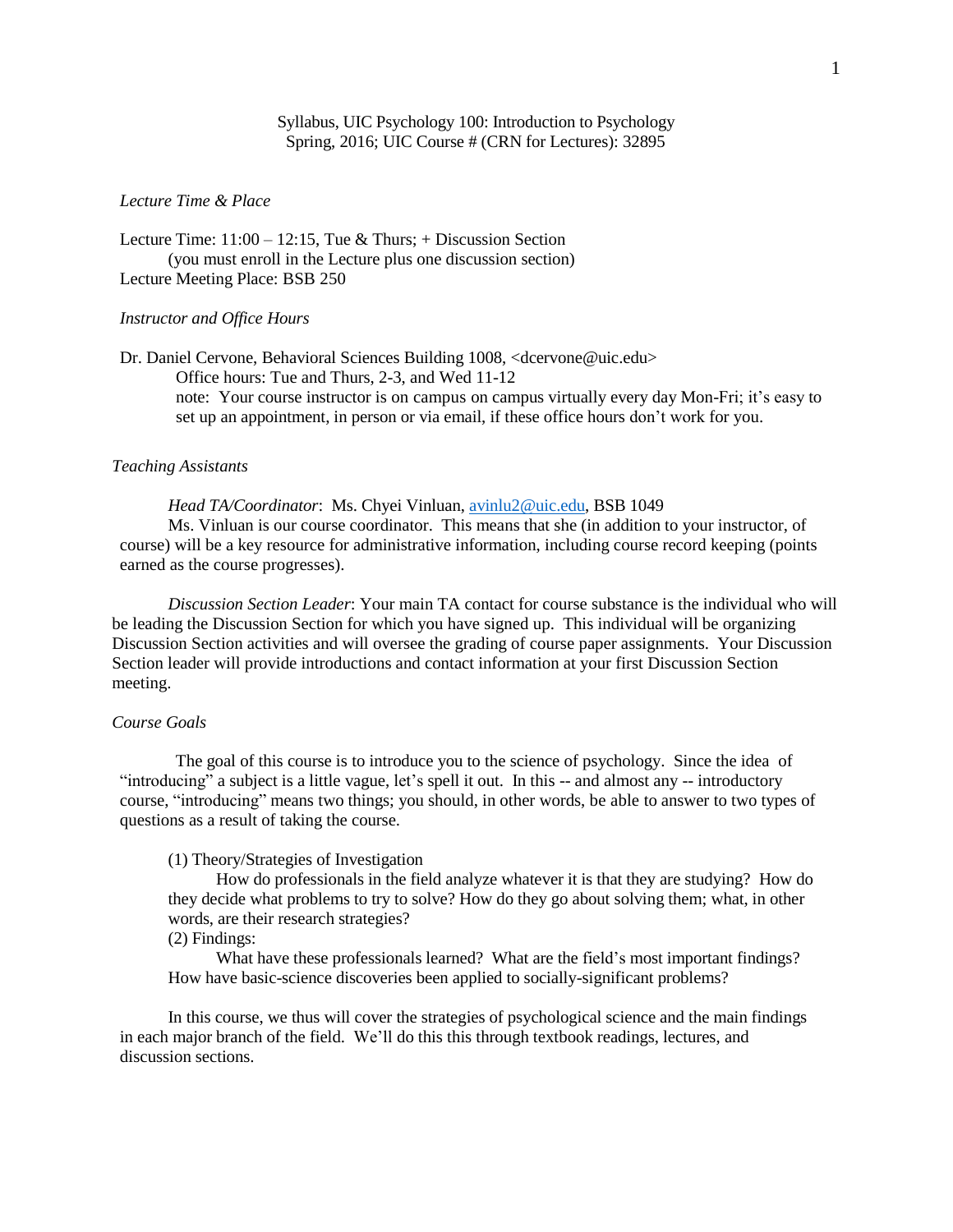#### *Readings*

All required readings (note: you will need to do some additional reading for the paper assignments; see below) will come from our textbook: *Psychology: The Science of Person, Mind, and Brain*, author: Cervone (yes, your course instructor). The story is that your instructor has been working on a new introductory psychology textbook for the last 7 years, and it has just been released, nationally and internationally, here at the start of 2015. I'll address two questions about the book:

(1) *Do I Really Need to get the Book?* Yes! Our textbook is the primary learning tool of this class. It contains much more information, in total, than could ever be presented in lectures or discussion sections. A great deal of material on the exams will be coming from the book. The book, as you will see, is a combined textbook + student study guide; it has extensive "pedagogical" material (chapter reviews, test-yourself quizzes, etc.) that will make the exams easier for you. \*Also\*, purchasing the book via the UIC bookstore gives you access to something called "Launchpad," which is a large set of online materials. We will be using these online materials, including for assignments that will count toward course credit. So, yes, you need some version of the book – which brings us to question 2.

(2) *What are my purchase options for the book?* As you should see when you go to the UIC bookstore, you have two options. One is to buy a print version of the book. The book, in print, comes with a free access code that enables you to access the online materials (i.e., Launchpad). A second option is to purchase only Launchpad. Launchpad contains not only online study materials; Launchpad also contain the book – the complete textbook, start to finish, in e-book form.

The least expensive approach is to just buy Launchpad. However, if you like studying from a physical book, or if you're already thinking you might like to save a physical book for long-term reference (brief note on that below), you have an in-print option, too.

For those of you who already are planning \*way\* ahead in life, I will note the following. In addition to the obvious fact that an intro psych book is a useful reference if you are planning to major in psychology, it's also useful if you are thinking of going into medicine. As of 2015, the Medical College Admission Test (MCAT) includes test items assessing knowledge of psychology. Our book's preface contains a table indexing the relation between the MCAT and our textbook coverage

Also note that, after 6 months, your Launchpad access ends, which means you won't any longer have access to the book (without incurring some additional expense).

### *Course Topics and Relation to Textbook Readings*

Below is a listing of the order of topics, and associated readings, that we will cover. The exact scheduling is subject to change but, barring the unexpected, will be very close to the below.

*Course Topics, Readings, and Approximate Schedule*

| Introduction and Research Methods<br>Readings: Chapters 1 and 2 | Week 1-2 |
|-----------------------------------------------------------------|----------|
| Social Psychology<br>Reading: Chapter 12                        | Week 2-3 |
| Personality<br>Reading: Chapter 13                              | Week 3-4 |
| Development<br>Reading: Chapter 14                              | Week 4-5 |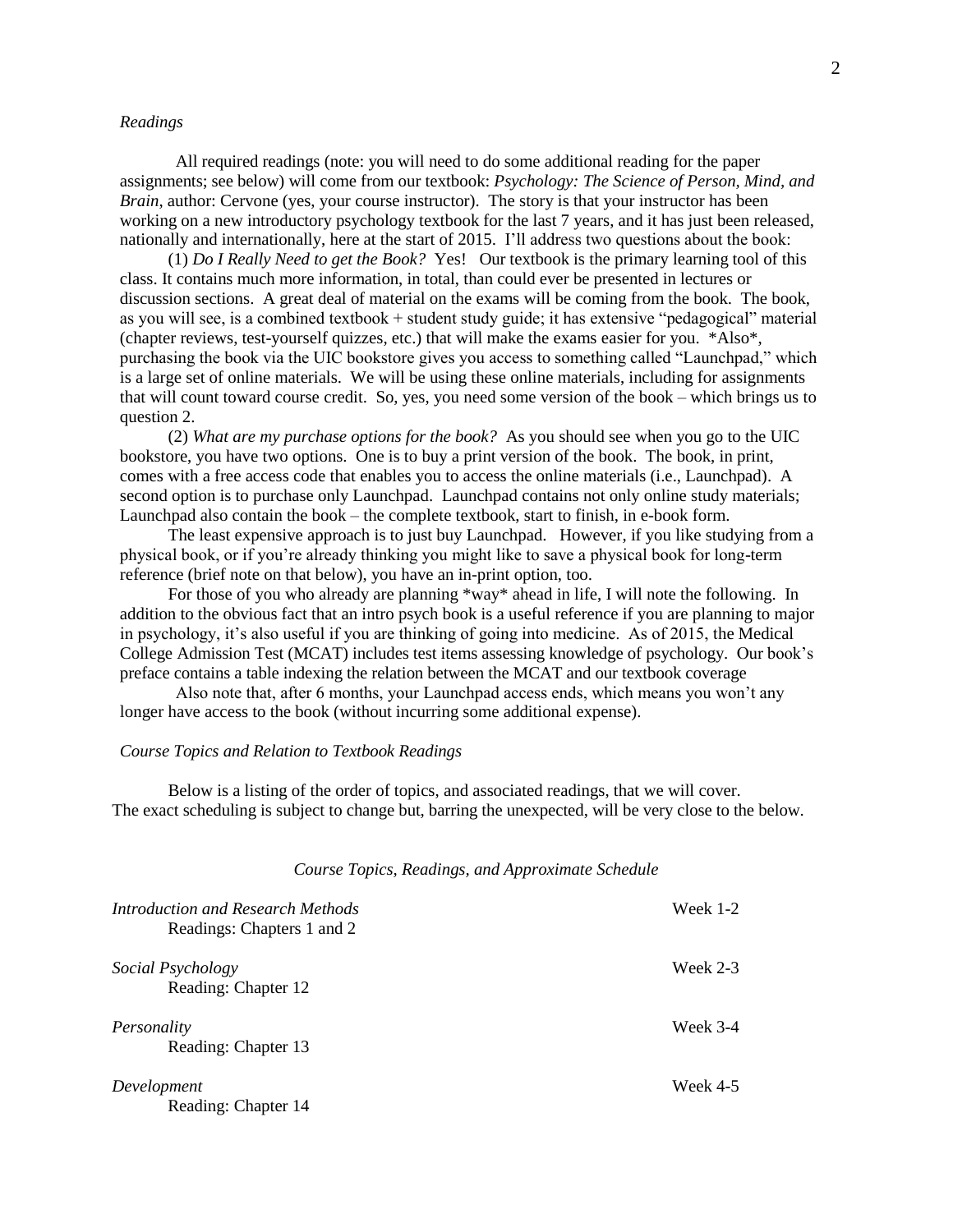| Psychological Disorders and Therapy<br>Reading: Chapters 15 and 16 | Weeks 5-6 |
|--------------------------------------------------------------------|-----------|
| Memory<br>Reading: Chapter 6                                       | Week 7    |
| Learning<br>Reading: Chapter 7                                     | Week 8    |
| Thinking, Language, and Intelligence<br>Reading: Chapter 8         | Week 9    |
| Consciousness<br>Reading: Chapter 9                                | Week 10   |
| Emotion, Stress, and Health<br>Reading: Chapter 10                 | Week 11   |
| <i>Motivation</i><br>Reading: Chapter 11 (only up to p. 488)       | Week 12   |
| The Brain and Nervous System<br>Chapter 3                          | Week 13   |
| <b>Sensation and Perception</b><br>Chapter 5                       | Week 14   |
| Nature, Nurture, and their Interaction<br>Chapter 4                | Week 15   |

*Scheduling Notes*: UIC instructions begins the week of Jan. 11. The only academic calendar holiday, Jan 18, does not affect our schedule of lectures. March 21-25 is Spring break. Instruction ends on April 29, with final exam week being the next week.

#### *Course Requirements*

There are five graded (i.e., point-accruing) requirements: Exams, papers, discussion sections (attendance), participation in psychology research (again, attendance based), and Launchpad activities. Each one has a certain number of points associated with it, as detailed below. Your course grade will be based on the sum total of points that you earn.

(1) *Exams*. There will be four exams. Because of the anticipated large enrollment in the course, the exams will consist of machine-scorable multiple-choice questions. You must bring a #2 pencil to the exams to fill out the score sheet. The exams will cover material discussed in the lectures and textbook readings. Note that the lectures and readings are not entirely redundant; there will be some material on the exam discussed only in class, and some material discussed only in the book (plus lots of material discussed in both). Thus, you cannot expect to do well on the exams unless you know the material from both the lectures and the textbook.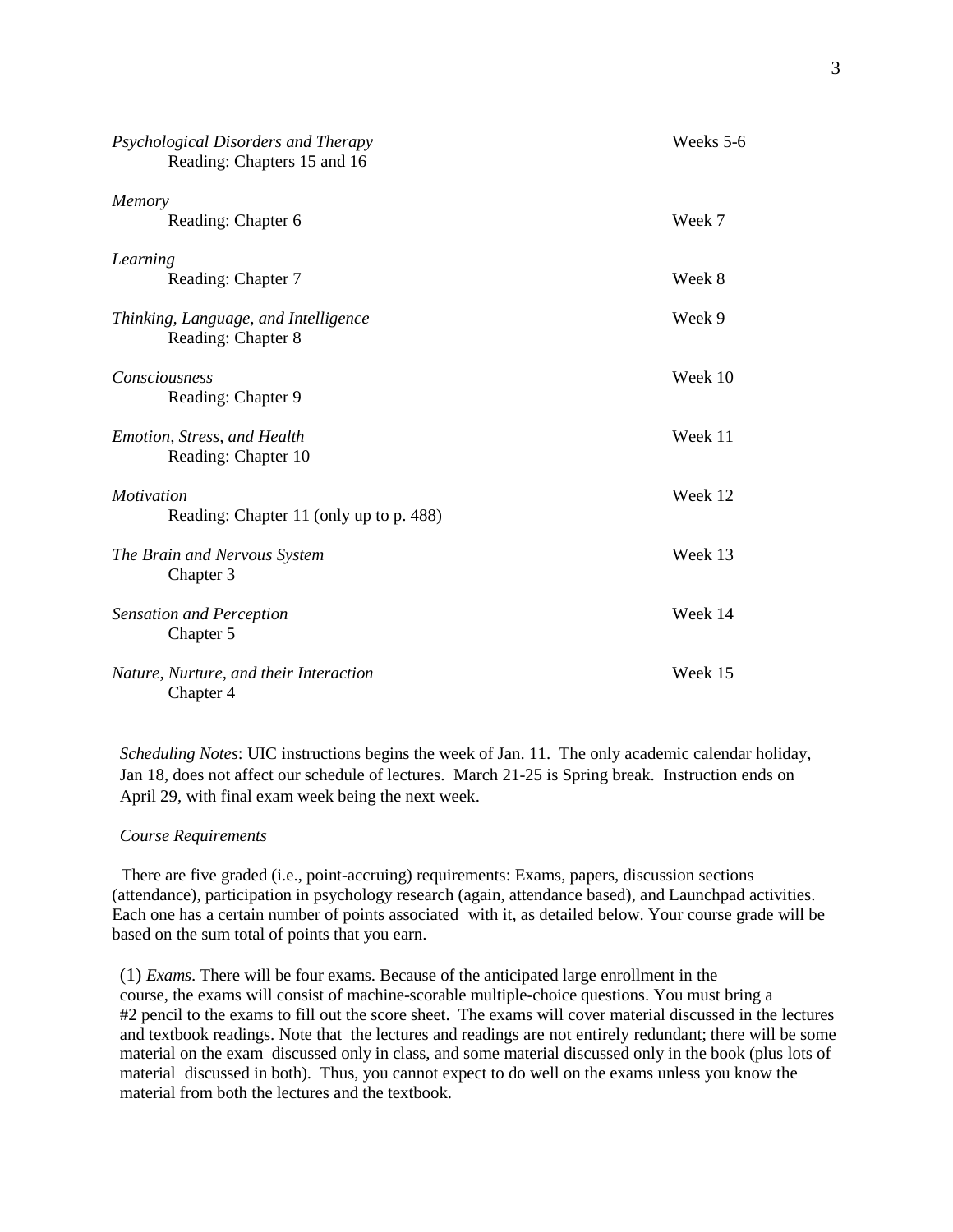Three of the exams will be given during the 15-week semester. The fourth exam will be given during week 16, that is, final exam week. The schedule is as follows.

Exam 1: Tuesday, Feb. 9 Exam 2: Tuesday, March 8 Exam 3: Thursday, April 7 Exam 4: Monday of Final exam week, May 2, 10:30-121:30 (this is the UIC-assigned final exam time)

The fourth exam is not a cumulative exam. It simply will cover the material in the last fourth of the course. The exams are likely to have  $40 - 50$  multiple-choice questions each.

(2) *Paper assignment: Applying Psychological Science Papers*. During the semester, you will be writing two papers. For both, your assignment is to apply an idea *and research findings* in psychological science to a topic outside of psychological science, per se. Thus, the assignment is cleverly titled Applying Psychological Science Papers [APSP's]. The assignment works as follows. During the first half of the semester, you will be given a set of potential paper topics for the first of the two APSP's that you will write. You can choose any of the topics on the list to write about. Each potential topic will have two parts:

(a) The description of an applied challenge, that is, some challenge faced in the "real world," outside of university departments of psychology. This is the challenge to which you will apply some psychological science.

(b) A scientific paper that presents some psychological science that can be used to address the challenge. You will be given reference information for the paper; in all cases you can enter this reference info into an internet browser to get the paper itself. Here's an example to make this concrete.

Example paper assignment topic:

(a) The Applied Challenge: A grade school teacher is trying to assess the intellectual abilities of his or her students. A challenge the teacher faces is that the students seem to have different types of abilities: one is good at math but not art; another is good at reading and writing, but not math; a third has exceptional musical skills but does not excel in other areas.

But the test that is being used at the teacher's school is an IQ test, that is, a test that measures general intelligence. The IQ tests don't seem sensitive to the fact that children have distinctive abilities. Some kid's abilities don't even seem to be measured by the test. What is the poor teacher to do?

(b) The Scientific Paper with Psychological Science: You then would be given reference information for a scientific paper that describes an alternative conception of intelligence, that is, an alternative to traditional IQ testing.

Your job in the paper is to  $(1)$  describe the theory and research presented in the scientific paper, and then (2) to apply that theory and research to the applied challenge, in other words, to explain how the psychological science (the theory and research in the paper) might help to solve the problem faced by the person with the applied challenge. You will be given more instructional information on this assignment at a later time.

So that's APSP #1. APSP #2 is identical. In other words, you'll be writing one of these papers in the first half of the course, and the other one in the second half. The only difference between APSP #1 and APSP #2 is the topics. In the second half of the semester, you'll be given a new set of topics, you'll choose one from this new list, and you'll write a second APSP paper, in the same format as the first paper. The topics for APSP #1 and #2 will relate to the material we cover in the first and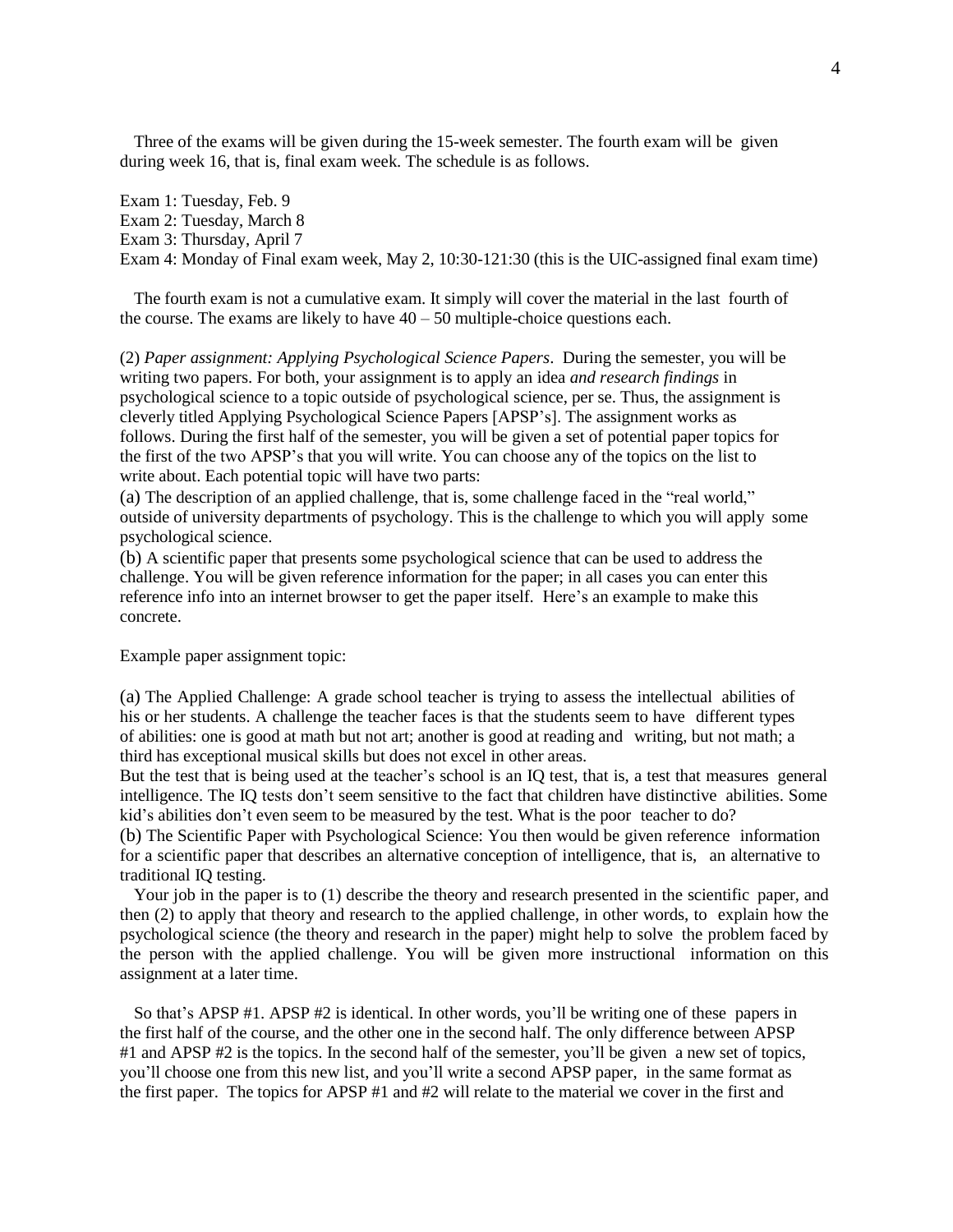second half of the course. Each of the two papers should be 3.5-4 pages in length. That's typed, font size 12, 1inch- margins, and 3.5-4 pages of actual text that you yourself write.

APSP #1 is due on Monday, Feb. 22, end of day (11:59 pm). APSP #1 is due on Monday, April 11, end of day (11:59 pm).

Papers are to be submitted electronically, which allows for these otherwise-unusual deadline times.

*Grading and Late Penalties/APSP Papers*. The papers will be graded on a 30-point basis. That is, there are 60 paper points total, 30 for each of the two papers. Papers that are late but turned in either after class on the day they are due or the next day by 5 pm will receive a 3-point late penalty. Papers submitted later than that will receive a 6-point penalty. Note that you have to submit both of the papers to receive a grade in the course (this is a UIC rule).

*Submitting Papers*. Papers must be submitted in two different ways. (1) On paper, typed, font size 12, 1-inch-margins, pages stapled together. (More details will be provided in class prior to the submission date for the first paper.) (2) Electronically, to the UIC Blackboard website. Again, details will be discussed in class and in class announcements prior to due dates. The electronic paper on the website should be identical to the hard copy you submit in class.

*Plagiarism*. You must avoid plagiarism when writing your paper. Plagiarism is any instance in which you include in your own paper material that is copied from another source, and fail to put that material in quotation marks and properly to cite the original source. If your paper includes material that was written by another student (at UIC or elsewhere), that also is plagiarism. Plagiarism is a serious academic offense. It is a violation of University guidelines regarding academic integrity. (These guidelines, for your information, are stated in the Undergraduate Course Catalogue.) Any amount of plagiarized material will cause you to receive zero credit for your paper and result in your paper being submitted to the UIC Office of Student Judicial Affairs. There have been cases in recent years in which students who have plagiarized material have been expelled from the University due to repeated violations of this University policy. So you want to avoid plagiarism!

Here's an example of plagiarism, and then an explanation of how to avoid plagiarizing material. Suppose you read in a book that "Freud proposed that there exist three distinct systems of human personality, the id, the ego, and the superego." If you, in your paper, write, "Based on what I have learned about Freud, I'd say that he proposed that there exist three distinct systems of human personality, the id, the ego, and the superego," then you have plagiarized the book's material. The person who wrote "proposed that there exist three distinct systems of human personality, the id, the ego, and the superego" is not you, it's the author of the book you read. Once there are more than 7 or 8 words in a row that are taken from another source, the material is considered to have been plagiarized unless you place the material in quotes and indicate who wrote it. There are, then, two ways to avoid plagiarism. One is to put the material in quotes. If the material on Freud originally appeared on p. 100 of a book by someone named Williams that was published in the year 2000, you would write "Freud proposed that there exist three distinct systems of human personality, the id, the ego, and the superego" (Williams, 2000, p. 100). The other strategy, which is better, is to rewrite the material in your own words.

Extra note on plagiarism: UIC has instituted a system, linked to Blackboard website submissions, that \*automatically\* scans papers for plagiarism. The system compares your paper both to available information on the internet and to other papers submitted by students at UIC. If the University's automatic system for detecting plagiarism tells us that your paper contains a substantial amount of plagiarized material, then we cannot accept it for class credit. UIC course instructors cannot give students credit for material that is identified as being plagiarized based on UIC's electronic system for identifying plagiarized material.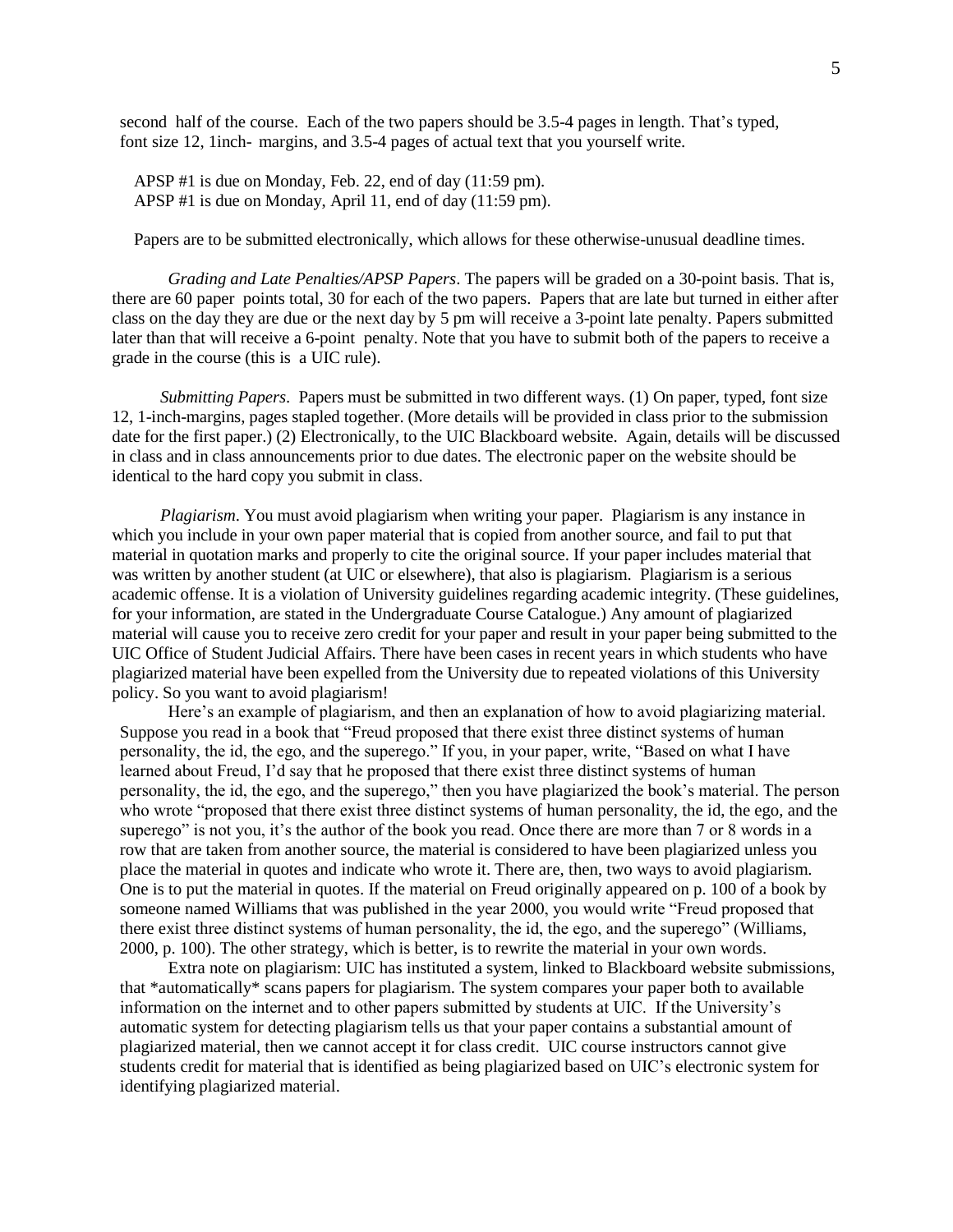(3) *Discussion Section Attendance*. Attendance at Discussion Sections is a requirement of the course. You will receive class credit for your attendance. Specifically, you will receive 1 point for attending each discussion section. So if, e.g., you attend 9 of them during the semester you'll get 9 points, if you attend 10 you'll get 10 points, if you attend 11 you get 11 points. If you attend 12 or more you'll get 15 points, rather than merely 12. You get 15 points for attending 12 or more of your discussion sections because I want very much to encourage attendance. Your attendance is beneficial to you and to others; for example, there will sometimes be discussions and activities that require active participation from a large number of people. *Note on Lecture Attendance*: You will not get points for showing up for class lectures. I very, very strongly encourage you to show up at the lectures anyway. They're great fun (insert dopey smiley face here). Also, many exam questions will directly draw on material presented and/or reviewed in lectures. You frankly are doing yourself a disservice if you (a) pay UIC tuiti on, (b) sign up for this course, but then (c) miss a lot of lectures; it's kind of like buying tickets for a movie and then not going into the theater. However, the person responsible for your showing up in lectures is you. We will not be taking attendance at lectures.

The movie theater analogy above has an implication for classroom demeanor. If you feel you need, during lecture time, to make a phone call, browse the internet, listen to music, play Fruit Ninja Warrior (or whatever it's called), etc., you can leave class and do this. We won't be keeping you locked to your chair in class. *However*, you cannot stay in the class and do this. Just like a movie theater, you can't do things that will distract other people who are trying to pay attention.

There are a lot of people in this course, and your instructor will not be able to see what everyone is doing in class. If you're sitting next to someone who is distracting you with their fruit ninja warrioring, please remind them that they are free to leave the lecture hall, slice some more fruit, and then return for the end of class. (The exception to this general rule is exam days; for obvious reasons, you can't freely go in and out of class during exams.)

*(4) Participation in Psychology Research.* In any class in the physical, biological, or social sciences, students should get some first-hand understanding of research in that field is conducted. In psychology, it is not possible for people in an introductory class actually to begin running their own research. Students, then, learn about research in a different way: by participating in research that others are conducting.

At UIC, students participate in research and earn credits – Psychology Experience Credits (PEC's). As part of this course, you are required to earn 8 Psychology Experience Credits (PECs) by any of three methods: (1) participating as a subject in studies conducted under the supervision of Psychology Department faculty; (2) participating as a simulated client in one or more professional training sessions conducted by, and for the purpose of training, advanced undergraduate and graduate students in psychology, or (3) if you object to taking part in studies for any reason, by writing summaries of published empirical research. You can earn all 8 PECs by any one of these methods, or you may earn some PECs by each method. More information on PEC's will be presented in class.

Like the other three course requirement, these credits will be factored into your final course grade. You will two points for each PEC you complete. So there are 16 available PEC points, total.

(5) *Launchpad Activities*. As will be detailed in a subsequent communication to class members, there are two online activities that are features of the textbook's "Launchpad" website that will earn you course credit. You will access these through the UIC Blackboard web site. These activities are (a) Try This: A set of online experiments that are described in the textbook, and that are executed online, and (b) Quiz Yourself: Online self-tests (that are not graded, but that do tell you if your answers are right or wrong) that are very useful for reinforcing course concepts and preparing for exams. Each week after week 1 you will be able to earn one point each for each of these two activities (so that's 2 points per week, 14 weeks, or 28 total points).

And that's it. There are no additional extra credit projects. There simply is no time, in a course